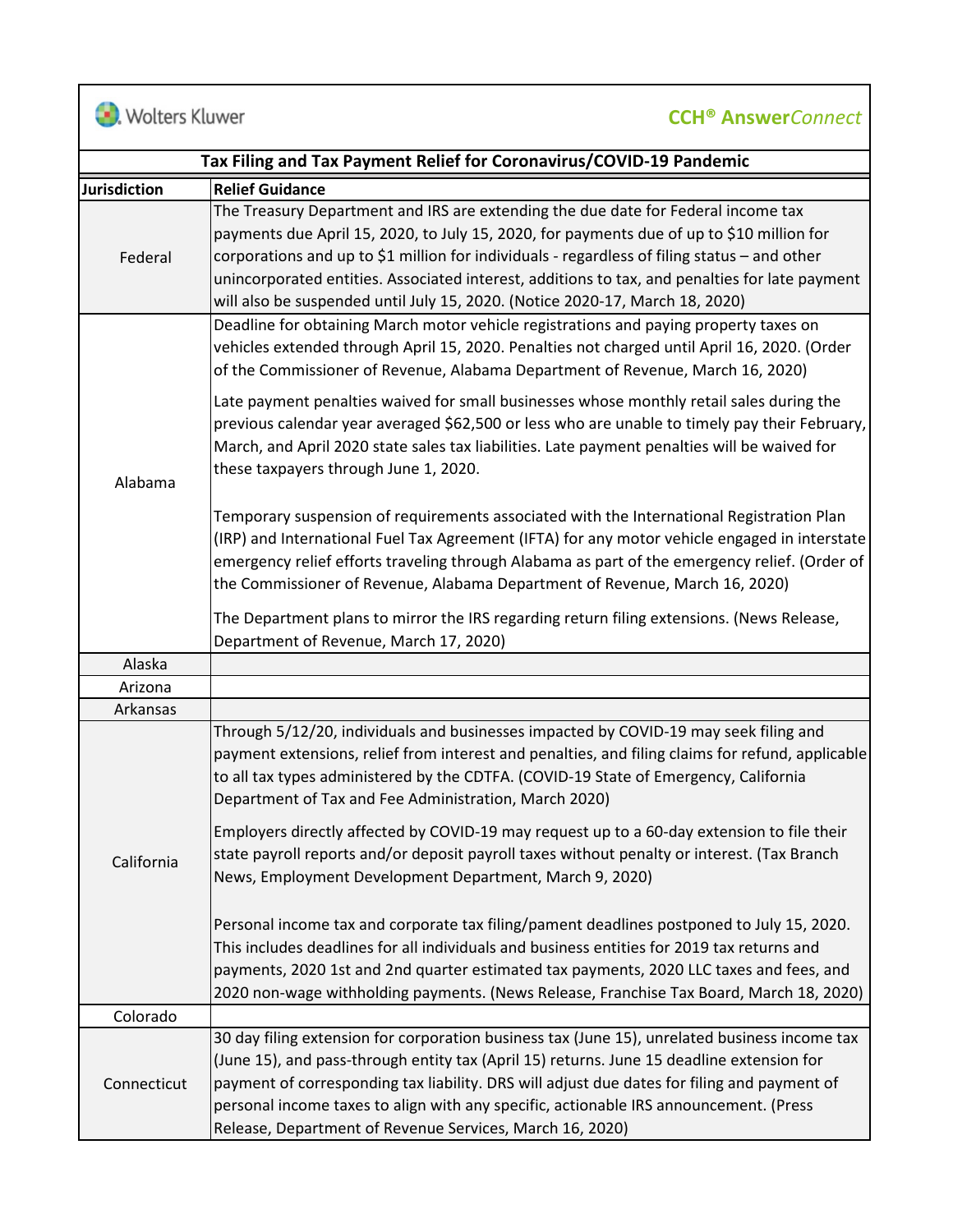| Delaware    |                                                                                                                                                                                                                                                                                                                                                                                                                                                                                                                                                                                                                                                                                                                                                                                                                                                                                                                                                                |
|-------------|----------------------------------------------------------------------------------------------------------------------------------------------------------------------------------------------------------------------------------------------------------------------------------------------------------------------------------------------------------------------------------------------------------------------------------------------------------------------------------------------------------------------------------------------------------------------------------------------------------------------------------------------------------------------------------------------------------------------------------------------------------------------------------------------------------------------------------------------------------------------------------------------------------------------------------------------------------------|
| District of | Real property tax due date for first half of 2020 for hotels and motels is extended to June 30,                                                                                                                                                                                                                                                                                                                                                                                                                                                                                                                                                                                                                                                                                                                                                                                                                                                                |
| Columbia    | 2020. (OTR Tax Notice 2020-01, Office of Tax and Revenue, March 18, 2020)                                                                                                                                                                                                                                                                                                                                                                                                                                                                                                                                                                                                                                                                                                                                                                                                                                                                                      |
| Florida     |                                                                                                                                                                                                                                                                                                                                                                                                                                                                                                                                                                                                                                                                                                                                                                                                                                                                                                                                                                |
| Georgia     |                                                                                                                                                                                                                                                                                                                                                                                                                                                                                                                                                                                                                                                                                                                                                                                                                                                                                                                                                                |
| Hawaii      | Tax filing and payment deadlines have been maintained. (Announcement, Department of<br>Taxation, March 17, 2020)                                                                                                                                                                                                                                                                                                                                                                                                                                                                                                                                                                                                                                                                                                                                                                                                                                               |
| Idaho       |                                                                                                                                                                                                                                                                                                                                                                                                                                                                                                                                                                                                                                                                                                                                                                                                                                                                                                                                                                |
| Illinois    |                                                                                                                                                                                                                                                                                                                                                                                                                                                                                                                                                                                                                                                                                                                                                                                                                                                                                                                                                                |
| Indiana     | The Department of Revenue is following the IRS and extending individual and corporate tax<br>payment deadlines. Individual tax returns and payments, along with estimated payments<br>originally due by April 15, 2020, are now due on or before July 15, 2020. Returns included are<br>the IT-40, IT-40PNR, IT-40RNR, IT-40ES, ES-40 and SC-40.<br>Corporate tax returns and payments, along with estimated payments originally due by April<br>15 or April 20 are now due on or before July 15, 2020. Those originally due on May 15, 2020,<br>are now due on August 17, 2020. Returns included are the IT-20, IT-41, IT-65, IT-20S, FIT-20,<br>URT-1, IT-6, FT-QP and URT-Q. All other tax return filings and payment due dates remain<br>unchanged. (Agency Announcement, Indiana Department of Revenue, March 19, 2020)                                                                                                                                   |
| lowa        | The Director of Revenue signed an order extending the filing deadline for several tax types.<br>The order extends filing and payment deadlines for income, franchise, and moneys and<br>credits taxes with a due date on or after March 19, 2020, and before July 31, 2020, to a new<br>deadline of July 31, 2020. No late-filing or underpayment penalties shall be due for qualifying<br>taxpayers who comply with the extended filing and payment deadlines in this order. Interest<br>on unpaid taxes covered by this order shall be due beginning on August 1, 2020. (Iowa<br>Department of Revenue Release, March 19, 2020)--lowa also extended one income tax<br>withholding deposit due date for certain taxpayers. The order extends the income tax<br>withholding deposit due date for the period ending March 15, 2020, from March 25, 2020, to<br>the new deposit due date April 10, 2020. (Iowa Department of Revenue Release, March 19,<br>2020) |
| Kansas      |                                                                                                                                                                                                                                                                                                                                                                                                                                                                                                                                                                                                                                                                                                                                                                                                                                                                                                                                                                |
| Kentucky    |                                                                                                                                                                                                                                                                                                                                                                                                                                                                                                                                                                                                                                                                                                                                                                                                                                                                                                                                                                |
| Louisiana   |                                                                                                                                                                                                                                                                                                                                                                                                                                                                                                                                                                                                                                                                                                                                                                                                                                                                                                                                                                |
| Maine       |                                                                                                                                                                                                                                                                                                                                                                                                                                                                                                                                                                                                                                                                                                                                                                                                                                                                                                                                                                |
| Maryland    | Payment deadline for corporate and personal income taxes extended to July 15. (Interest and<br>penalties waived for late April 15 corporate and personal income tax payments if made by<br>July 15.) Taxpayers who take advantage of the federal filing extension will automatically be<br>granted a 90-day state filing extension.-- Sales and use, withholding, admissions &<br>amusement, alcohol, tobacco, and motor fuel tax (including tire recycling and bay restoration<br>fees) returns and payments for Maryland business-related taxes not collected in March, April<br>and May are due June 1. (News Release, Comptroller of Maryland, March 18, 2020)                                                                                                                                                                                                                                                                                             |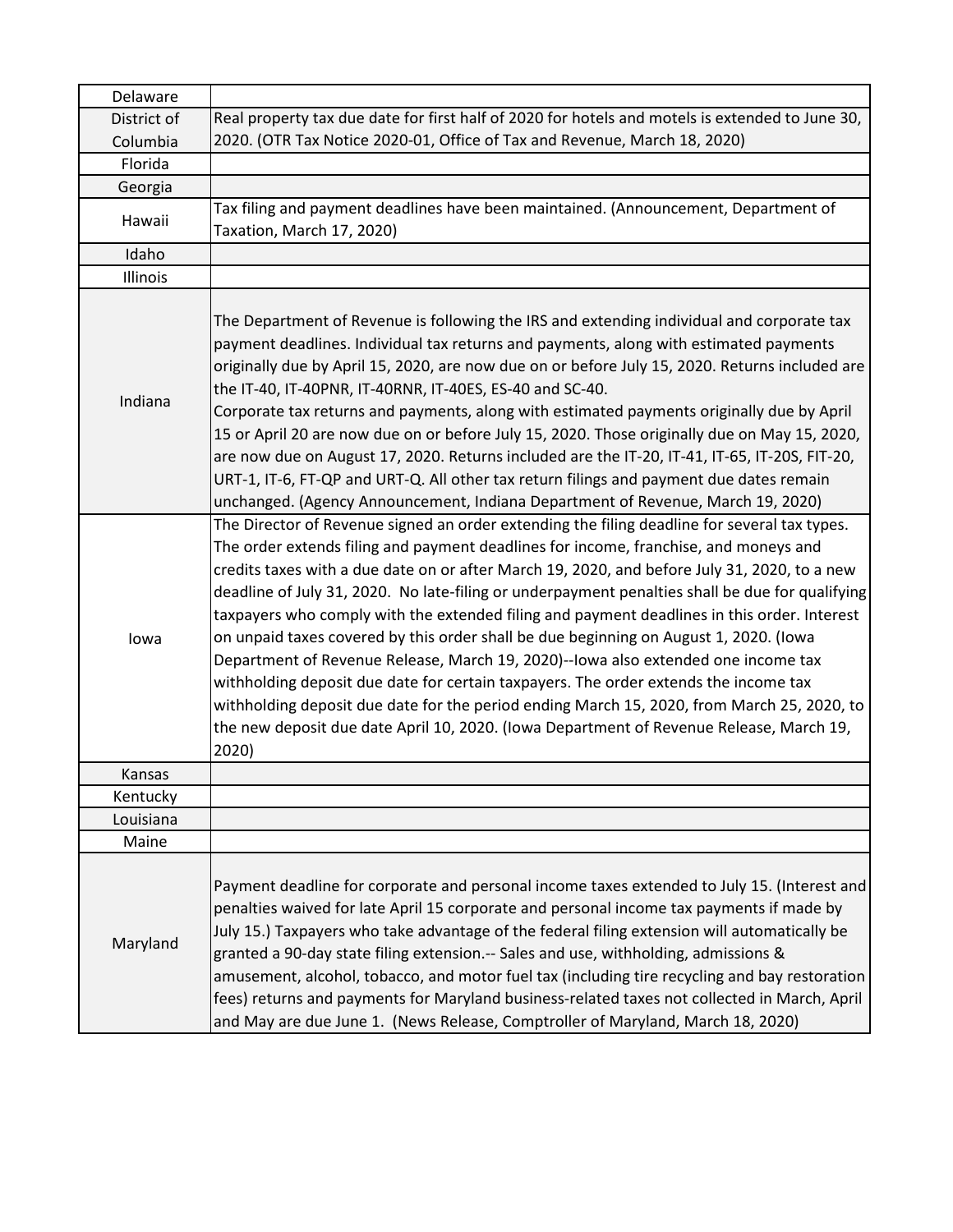| Massachusetts     | Payment deadline for sales, meals and occupancy taxes for small businesses are extended to<br>June 20. Interest and penalites waived if made by June 20. Businesses with less than<br>\$150,000 in sales and meals taxes for the year ending February 29th or businesses with less<br>than \$150,000 in occupancy taxes for the year ending February 29, are eligible for the tax<br>relief. (Press Release, Governor's Office, March 18, 2020)                                                                                                                                                               |
|-------------------|---------------------------------------------------------------------------------------------------------------------------------------------------------------------------------------------------------------------------------------------------------------------------------------------------------------------------------------------------------------------------------------------------------------------------------------------------------------------------------------------------------------------------------------------------------------------------------------------------------------|
| Michigan          | 30 day penalty and interest waiver for sales, use, and withholding tax payments and returns<br>(returns and payments due March 20, 2020 may be submitted April 20, 2020); Not allowed<br>for accelerated filers. (Notice, Department of Treasury, 3/17/20)--Property Tax: The tax<br>foreclosure deadline moves from March 31, 2020 to May 29, 2020, or thirty days after the<br>state of emergency is terminated, whichever occurs first. (Executive Order 2020-14)                                                                                                                                          |
| Minnesota         | Individual income tax returns are still due April 15, 2020. (Bulletin, Department of Revenue,<br>March 17, 2020) -- 30-day grace period for sales and use tax payments, penalties and interest<br>(payments due March 20, 2020, may be submitted until April 20, 2020). The grace period is<br>only for monthly filers and only for the March 20, 2020 payment.                                                                                                                                                                                                                                               |
| Mississippi       |                                                                                                                                                                                                                                                                                                                                                                                                                                                                                                                                                                                                               |
| Missouri          |                                                                                                                                                                                                                                                                                                                                                                                                                                                                                                                                                                                                               |
| Montana           |                                                                                                                                                                                                                                                                                                                                                                                                                                                                                                                                                                                                               |
| Nebraska          |                                                                                                                                                                                                                                                                                                                                                                                                                                                                                                                                                                                                               |
| Nevada            |                                                                                                                                                                                                                                                                                                                                                                                                                                                                                                                                                                                                               |
| New Hampshire     |                                                                                                                                                                                                                                                                                                                                                                                                                                                                                                                                                                                                               |
| New Jersey        | Introduced legislation, A 3841, would automatically extend time to file gross income tax or<br>corporation business tax return if federal government extends filing or payment due date for<br>federal returns. (3/16)                                                                                                                                                                                                                                                                                                                                                                                        |
| <b>New Mexico</b> |                                                                                                                                                                                                                                                                                                                                                                                                                                                                                                                                                                                                               |
| New York          |                                                                                                                                                                                                                                                                                                                                                                                                                                                                                                                                                                                                               |
| North Carolina    | Penalty waiver for those affected by COVID-19 applies to the failure to timely obtain a<br>license, file a return, or pay a tax that is due between March 15, 2020, and March 31, 2020,<br>provided the license is obtained, the return or extension application is filed, or the tax is paid<br>by April 15, 2020. (Important Notice: Department of Revenue Provides Penalty Relief to<br>Persons Affected by Novel Coronavirus Disease, North Carolina Department of Revenue,<br>March 17, 2020)<br>State law prevents the waiver of interest, including interest for the underpayment of<br>estimated tax. |
| North Dakota      |                                                                                                                                                                                                                                                                                                                                                                                                                                                                                                                                                                                                               |
| Ohio              |                                                                                                                                                                                                                                                                                                                                                                                                                                                                                                                                                                                                               |
| Oklahoma          |                                                                                                                                                                                                                                                                                                                                                                                                                                                                                                                                                                                                               |
| Oregon            | Released a document entitled "COVID-19 tax relief options" listing personal income taxpayer<br>options to request additional time. For corporate activity taxpayers the department will not<br>assess underpayment penalties to taxpayers making a good faith effort to estimate their first<br>quarter payments. (March 13, 2020)                                                                                                                                                                                                                                                                            |
| Pennsylvania      |                                                                                                                                                                                                                                                                                                                                                                                                                                                                                                                                                                                                               |
| Rhode Island      | No changes to deadlines at this time.                                                                                                                                                                                                                                                                                                                                                                                                                                                                                                                                                                         |
| South Carolina    | For all returns and payments, including estimated payments, due beginning April 1, 2020,<br>penalties and interest waived for taxpayers affected by COVID-19 if filed/paid by new due<br>date of June 1, 2020 - SC Information Letter #20-3 (3-17-2020)                                                                                                                                                                                                                                                                                                                                                       |